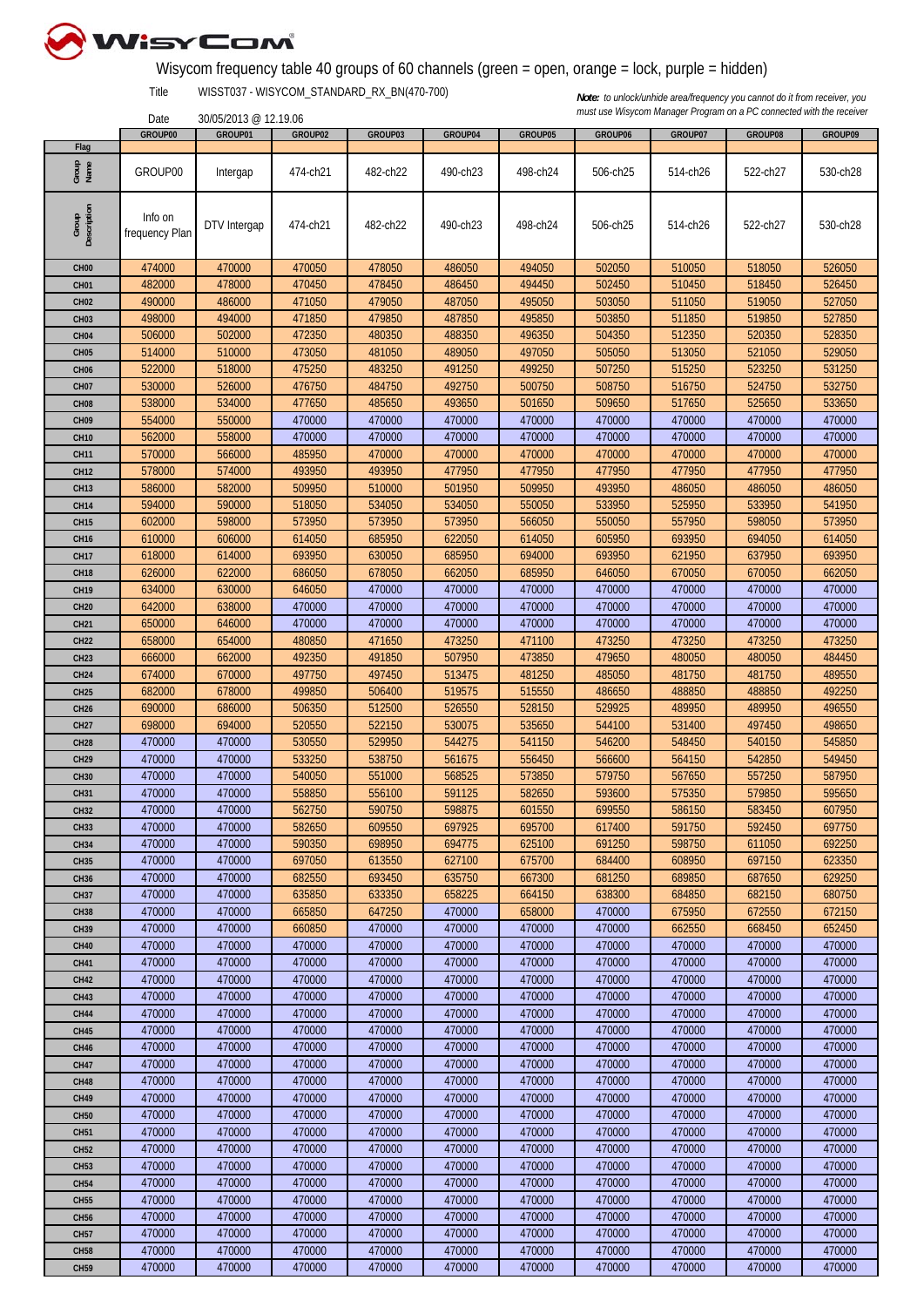

## Wisycom frequency table 40 groups of 60 channels (green = open, orange = lock, purple = hidden)

Title WISST037 - WISYCOM\_STANDARD\_RX\_BN(470-700)

30/05/2013 @ 12.19.06

|                      | GROUP10  | GROUP11  | GROUP12  | GROUP13  | GROUP14  | GROUP15  | GROUP16  | GROUP17  | GROUP18  | GROUP19  |
|----------------------|----------|----------|----------|----------|----------|----------|----------|----------|----------|----------|
| Flag                 |          |          |          |          |          |          |          |          |          |          |
| Group<br>Name        | 538-ch29 | 546-ch30 | 554-ch31 | 562-ch32 | 570-ch33 | 578-ch34 | 586-ch35 | 594-ch36 | 602-ch37 | 610-ch38 |
| Group<br>Description | 538-ch29 | 546-ch30 | 554-ch31 | 562-ch32 | 570-ch33 | 578-ch34 | 586-ch35 | 594-ch36 | 602-ch37 | 610-ch38 |
| CH <sub>00</sub>     | 534050   | 542050   | 550050   | 558050   | 566050   | 574050   | 582050   | 590050   | 598050   | 606050   |
| CH <sub>01</sub>     | 534450   | 542450   | 550450   | 558450   | 566450   | 574450   | 582450   | 590450   | 598450   | 606450   |
| CH <sub>02</sub>     | 535050   | 543050   | 551050   | 559050   | 567050   | 575050   | 583050   | 591050   | 599050   | 607050   |
| CH <sub>03</sub>     | 535850   | 543850   | 551850   | 559850   | 567850   | 575850   | 583850   | 591850   | 599850   | 607850   |
| CH <sub>04</sub>     | 536350   | 544350   | 552350   | 560350   | 568350   | 576350   | 584350   | 592350   | 600350   | 608350   |
|                      |          |          |          |          |          |          |          |          |          |          |
| CH <sub>05</sub>     | 537050   | 545050   | 553050   | 561050   | 569050   | 577050   | 585050   | 593050   | 601050   | 609050   |
| CH <sub>06</sub>     | 539250   | 547250   | 555250   | 563250   | 571250   | 579250   | 587250   | 595250   | 603250   | 611250   |
| <b>CH07</b>          | 540750   | 548750   | 556750   | 564750   | 572750   | 580750   | 588750   | 596750   | 604750   | 612750   |
| CH <sub>08</sub>     | 541650   | 549650   | 557650   | 565650   | 573650   | 581650   | 589650   | 597650   | 605650   | 613650   |
| CH <sub>09</sub>     | 470000   | 470000   | 470000   | 470000   | 470000   | 470000   | 470000   | 470000   | 470000   | 470000   |
| <b>CH10</b>          | 470000   | 470000   | 470000   | 470000   | 470000   | 470000   | 470000   | 470000   | 470000   | 470000   |
| CH <sub>11</sub>     | 470000   | 470000   | 470000   | 470000   | 470000   | 470000   | 470000   | 470000   | 470000   | 470000   |
| <b>CH12</b>          | 477950   | 477950   | 477950   | 477950   | 477950   | 477950   | 477950   | 477950   | 477950   | 477950   |
| <b>CH13</b>          | 486050   | 486050   | 486050   | 486050   | 486050   | 486050   | 486050   | 486050   | 486050   | 486050   |
| CH <sub>14</sub>     | 501950   | 501950   | 501950   | 509950   | 501950   | 509950   | 501950   | 509950   | 501950   | 501950   |
| <b>CH15</b>          | 573950   | 565950   | 597950   | 606000   | 605950   | 550050   | 549950   | 566050   | 557950   | 550050   |
| <b>CH16</b>          | 622050   | 613950   | 685950   | 621950   | 686050   | 621950   | 605950   | 678050   | 694000   | 694050   |
|                      |          |          |          |          |          |          |          |          |          |          |
| <b>CH17</b>          | 685950   | 693950   | 637950   | 686000   | 638050   | 677950   | 693950   | 638000   | 621950   | 629950   |
| <b>CH18</b>          | 662050   | 646050   | 662050   | 662000   | 661950   | 646050   | 646050   | 653950   | 661950   | 669950   |
| <b>CH19</b>          | 470000   | 470000   | 470000   | 470000   | 470000   | 470000   | 470000   | 470000   | 470000   | 470000   |
| <b>CH20</b>          | 470000   | 470000   | 470000   | 470000   | 470000   | 470000   | 470000   | 470000   | 470000   | 470000   |
| <b>CH21</b>          | 470000   | 470000   | 470000   | 470000   | 470000   | 470000   | 470000   | 470000   | 470000   | 470000   |
| <b>CH22</b>          | 473250   | 473250   | 473250   | 471100   | 473250   | 473250   | 473250   | 471100   | 471100   | 471100   |
| <b>CH23</b>          | 480050   | 481550   | 476850   | 473850   | 481050   | 481550   | 481550   | 473850   | 473850   | 473850   |
| <b>CH24</b>          | 481750   | 484350   | 480650   | 480050   | 484950   | 484350   | 484350   | 480050   | 480050   | 480050   |
| <b>CH25</b>          | 487150   | 491150   | 488850   | 483550   | 488550   | 490350   | 491450   | 484350   | 483550   | 483550   |
| <b>CH26</b>          | 488750   | 494950   | 490550   | 489650   | 494550   | 491450   | 492550   | 491650   | 489650   | 489650   |
| <b>CH27</b>          | 492250   | 503550   | 494450   | 494650   | 503600   | 496550   | 496450   | 499100   | 495550   | 495550   |
| <b>CH28</b>          | 499150   | 504650   | 505950   | 500550   | 510700   | 499650   | 506250   | 511550   | 500250   | 500250   |
| <b>CH29</b>          | 526750   | 513875   | 508450   | 504850   | 513450   | 513750   | 509350   | 514650   | 509450   | 507350   |
|                      | 557425   | 591650   | 517000   | 521200   | 517550   | 519650   | 513150   | 521700   | 513400   | 510650   |
| <b>CH30</b>          |          |          |          |          |          |          |          |          |          |          |
| <b>CH31</b>          | 562425   | 610450   | 572050   | 593700   | 523950   | 537450   | 521800   | 526700   | 521250   | 514650   |
| <b>CH32</b>          | 596450   | 699550   | 585550   | 699050   | 546800   | 611950   | 539100   | 605900   | 546350   | 525350   |
| <b>CH33</b>          | 699550   | 696450   | 608250   | 618650   | 699650   | 695350   | 676550   | 699500   | 681450   | 548450   |
| <b>CH34</b>          | 697050   | 687450   | 698950   | 689950   | 691450   | 691850   | 670550   | 693400   | 632200   | 569900   |
| <b>CH35</b>          | 682050   | 679950   | 694850   | 675700   | 682550   | 686850   | 643950   | 662300   | 676050   | 684750   |
| <b>CH36</b>          | 633450   | 670150   | 675450   | 668400   | 674250   | 632850   | 649550   | 649950   | 667000   | 680250   |
| <b>CH37</b>          | 673250   | 659950   | 669350   | 663700   | 647750   | 636850   | 657350   | 470000   | 645000   | 658450   |
| <b>CH38</b>          | 645750   | 653750   | 657050   | 470000   | 470000   | 654750   | 470000   | 470000   | 653650   | 470000   |
| <b>CH39</b>          | 470000   | 470000   | 470000   | 470000   | 470000   | 470000   | 470000   | 470000   | 470000   | 470000   |
| <b>CH40</b>          | 470000   | 470000   | 470000   | 470000   | 470000   | 470000   | 470000   | 470000   | 470000   | 470000   |
| <b>CH41</b>          | 470000   | 470000   | 470000   | 470000   | 470000   | 470000   | 470000   | 470000   | 470000   | 470000   |
| <b>CH42</b>          | 470000   | 470000   | 470000   | 470000   | 470000   | 470000   | 470000   | 470000   | 470000   | 470000   |
| <b>CH43</b>          | 470000   | 470000   | 470000   | 470000   | 470000   | 470000   | 470000   | 470000   | 470000   | 470000   |
| <b>CH44</b>          | 470000   | 470000   | 470000   | 470000   | 470000   | 470000   | 470000   | 470000   | 470000   | 470000   |
|                      |          |          |          |          |          |          |          |          |          |          |
| <b>CH45</b>          | 470000   | 470000   | 470000   | 470000   | 470000   | 470000   | 470000   | 470000   | 470000   | 470000   |
| <b>CH46</b>          | 470000   | 470000   | 470000   | 470000   | 470000   | 470000   | 470000   | 470000   | 470000   | 470000   |
| <b>CH47</b>          | 470000   | 470000   | 470000   | 470000   | 470000   | 470000   | 470000   | 470000   | 470000   | 470000   |
| <b>CH48</b>          | 470000   | 470000   | 470000   | 470000   | 470000   | 470000   | 470000   | 470000   | 470000   | 470000   |
| <b>CH49</b>          | 470000   | 470000   | 470000   | 470000   | 470000   | 470000   | 470000   | 470000   | 470000   | 470000   |
| <b>CH50</b>          | 470000   | 470000   | 470000   | 470000   | 470000   | 470000   | 470000   | 470000   | 470000   | 470000   |
| <b>CH51</b>          | 470000   | 470000   | 470000   | 470000   | 470000   | 470000   | 470000   | 470000   | 470000   | 470000   |
| <b>CH52</b>          | 470000   | 470000   | 470000   | 470000   | 470000   | 470000   | 470000   | 470000   | 470000   | 470000   |
| <b>CH53</b>          | 470000   | 470000   | 470000   | 470000   | 470000   | 470000   | 470000   | 470000   | 470000   | 470000   |
| <b>CH54</b>          | 470000   | 470000   | 470000   | 470000   | 470000   | 470000   | 470000   | 470000   | 470000   | 470000   |
| <b>CH55</b>          | 470000   | 470000   | 470000   | 470000   | 470000   | 470000   | 470000   | 470000   | 470000   | 470000   |
| <b>CH56</b>          | 470000   | 470000   | 470000   | 470000   | 470000   | 470000   | 470000   | 470000   | 470000   | 470000   |
| <b>CH57</b>          | 470000   | 470000   | 470000   | 470000   | 470000   | 470000   | 470000   | 470000   | 470000   | 470000   |
|                      |          |          |          |          |          |          |          |          |          |          |
| <b>CH58</b>          | 470000   | 470000   | 470000   | 470000   | 470000   | 470000   | 470000   | 470000   | 470000   | 470000   |
| <b>CH59</b>          | 470000   | 470000   | 470000   | 470000   | 470000   | 470000   | 470000   | 470000   | 470000   | 470000   |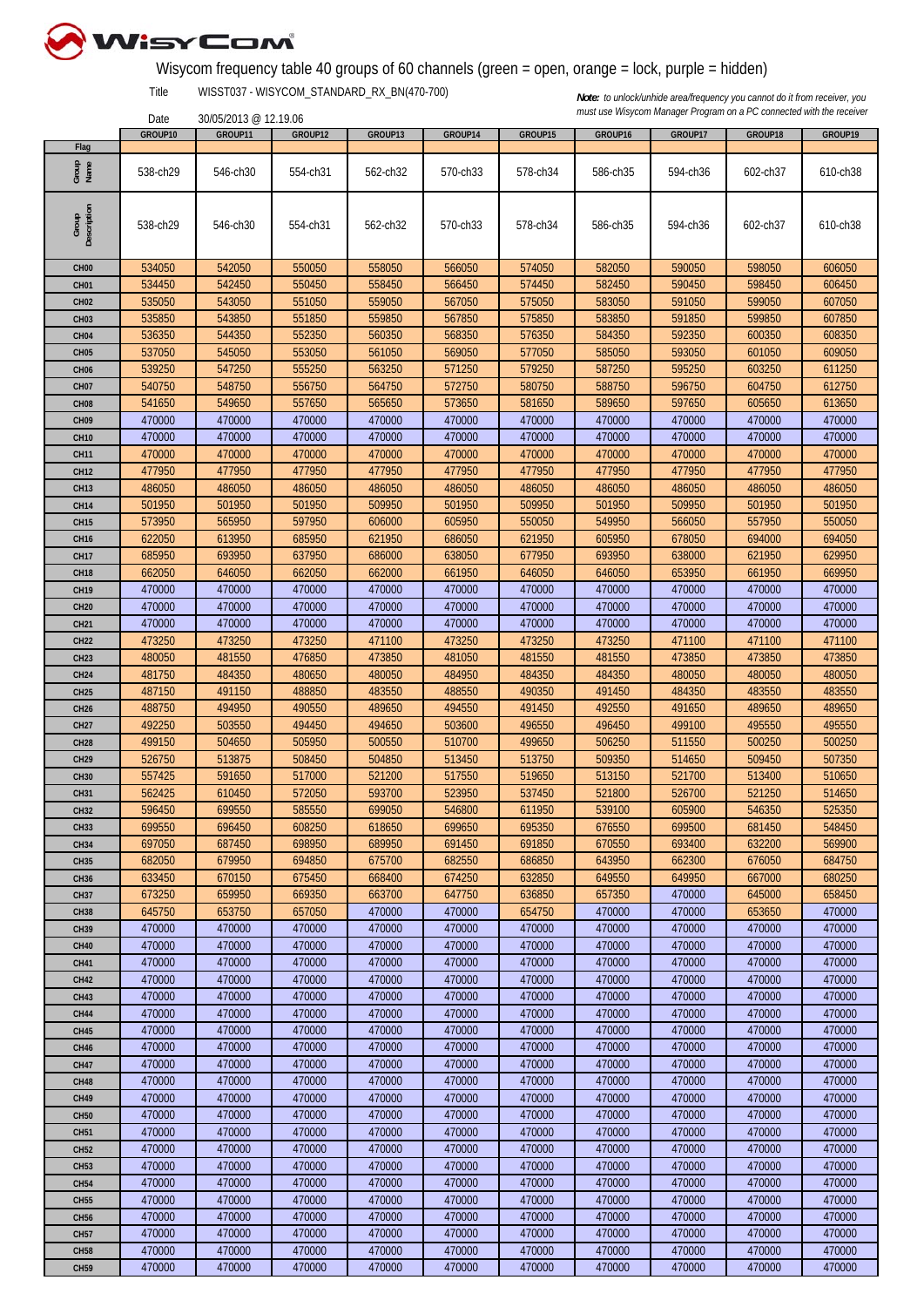

## Wisycom frequency table 40 groups of 60 channels (green = open, orange = lock, purple = hidden)

Title WISST037 - WISYCOM\_STANDARD\_RX\_BN(470-700)

30/05/2013 @ 12.19.06

|                      | GROUP20  | GROUP21  | GROUP22  | GROUP23  | GROUP24  | GROUP25  | GROUP26  | GROUP27  | GROUP28  | GROUP29  |
|----------------------|----------|----------|----------|----------|----------|----------|----------|----------|----------|----------|
| Flag                 |          |          |          |          |          |          |          |          |          |          |
| Group<br>Name        | 618-ch39 | 626-ch40 | 634-ch41 | 642-ch42 | 650-ch43 | 658-ch44 | 666-ch45 | 674-ch46 | 682-ch47 | 690-ch48 |
|                      |          |          |          |          |          |          |          |          |          |          |
|                      |          |          |          |          |          |          |          |          |          |          |
| Group<br>Description |          |          |          |          |          |          |          |          |          |          |
|                      | 618-ch39 | 626-ch40 | 634-ch41 | 642-ch42 | 650-ch43 | 658-ch44 | 666-ch45 | 674-ch46 | 682-ch47 | 690-ch48 |
|                      |          |          |          |          |          |          |          |          |          |          |
|                      |          |          |          |          |          |          |          |          |          |          |
| CH <sub>00</sub>     | 614050   | 622050   | 630050   | 638050   | 646050   | 654050   | 662050   | 670050   | 678050   | 686050   |
| CH <sub>01</sub>     | 614450   | 622450   | 630450   | 638450   | 646450   | 654450   | 662450   | 670450   | 678450   | 686450   |
| <b>CH02</b>          | 615050   | 623050   | 631050   | 639050   | 647050   | 655050   | 663050   | 671050   | 679050   | 687050   |
| CH <sub>03</sub>     | 615850   | 623850   | 631850   | 639850   | 647850   | 655850   | 663850   | 671850   | 679850   | 687850   |
| CH <sub>04</sub>     | 616350   | 624350   | 632350   | 640350   | 648350   | 656350   | 664350   | 672350   | 680350   | 688350   |
| CH <sub>05</sub>     | 617050   | 625050   | 633050   | 641050   | 649050   | 657050   | 665050   | 673050   | 681050   | 689050   |
| CH <sub>06</sub>     | 619250   | 627250   | 635250   | 643250   | 651250   | 659250   | 667250   | 675250   | 683250   | 691250   |
| CH <sub>07</sub>     | 620750   | 628750   | 636750   | 644750   | 652750   | 660750   | 668750   | 676750   | 684750   | 692750   |
| CH <sub>08</sub>     | 621650   | 629650   | 637650   | 645650   | 653650   | 661650   | 669650   | 677650   | 685650   | 693650   |
| CH <sub>09</sub>     | 470000   | 470000   | 470000   | 470000   | 470000   | 470000   | 470000   | 470000   | 470000   | 470000   |
|                      | 470000   | 470000   | 470000   | 470000   | 470000   | 470000   |          | 470000   | 470000   | 470000   |
| <b>CH10</b>          |          |          |          |          |          |          | 470000   |          |          |          |
| <b>CH11</b>          | 470000   | 470000   | 470000   | 470000   | 470000   | 470000   | 470000   | 470000   | 470000   | 470000   |
| <b>CH12</b>          | 477950   | 477950   | 477950   | 477950   | 477950   | 477950   | 477950   | 477950   | 477950   | 477950   |
| <b>CH13</b>          | 486050   | 486050   | 486050   | 486050   | 486050   | 486050   | 486050   | 486050   | 486050   | 486050   |
| <b>CH14</b>          | 509950   | 501950   | 509950   | 501950   | 501950   | 501950   | 501950   | 501950   | 509950   | 501950   |
| <b>CH15</b>          | 534050   | 534050   | 565950   | 566050   | 542050   | 550050   | 534050   | 541950   | 534050   | 542050   |
| <b>CH16</b>          | 565950   | 573950   | 589950   | 605950   | 565950   | 606050   | 573950   | 566050   | 565950   | 590000   |
| <b>CH17</b>          | 685950   | 685950   | 694000   | 686050   | 613950   | 694050   | 622050   | 614050   | 589950   | 622050   |
| <b>CH18</b>          | 638050   | 662050   | 678050   | 661950   | 693950   | 629950   | 685950   | 693950   | 694000   | 661950   |
| <b>CH19</b>          | 470000   | 470000   | 470000   | 470000   | 470000   | 470000   | 470000   | 470000   | 470000   | 470000   |
| <b>CH20</b>          | 470000   | 470000   | 470000   | 470000   | 470000   | 470000   | 470000   | 470000   | 470000   | 470000   |
|                      | 470000   | 470000   | 470000   | 470000   | 470000   | 470000   | 470000   | 470000   | 470000   | 470000   |
| <b>CH21</b>          |          |          |          |          |          |          |          |          |          |          |
| <b>CH22</b>          | 471100   | 473250   | 471100   | 471100   | 471100   | 472500   | 471100   | 471100   | 472500   | 472500   |
| <b>CH23</b>          | 473850   | 480050   | 473850   | 473850   | 473850   | 474100   | 473850   | 473850   | 474100   | 474100   |
| <b>CH24</b>          | 480050   | 481750   | 480050   | 480050   | 480050   | 481050   | 480050   | 480050   | 481050   | 481050   |
| CH <sub>25</sub>     | 483550   | 487150   | 483550   | 483550   | 484350   | 484350   | 484350   | 483550   | 484350   | 484350   |
| <b>CH26</b>          | 489650   | 488750   | 489650   | 489650   | 489350   | 487150   | 489350   | 489650   | 488850   | 490350   |
| <b>CH27</b>          | 496600   | 492250   | 494650   | 495550   | 495450   | 490350   | 495850   | 495550   | 493150   | 494850   |
| <b>CH28</b>          | 500550   | 499150   | 500550   | 500250   | 497950   | 494850   | 504450   | 500250   | 500500   | 504050   |
| <b>CH29</b>          | 511650   | 505550   | 504500   | 509450   | 507050   | 509300   | 512675   | 507350   | 506400   | 507550   |
| <b>CH30</b>          | 518700   | 512950   | 514650   | 513400   | 510650   | 512850   | 521150   | 510650   | 515550   | 516550   |
| <b>CH31</b>          | 520300   | 515450   | 517800   | 521250   | 515350   | 524550   | 526250   | 515650   | 521700   | 523900   |
| <b>CH32</b>          | 529350   | 524450   | 529350   | 524500   | 527800   | 534550   | 537550   | 524450   | 532950   | 526650   |
| <b>CH33</b>          | 561650   | 527550   | 538450   | 538150   | 549550   | 560650   | 548550   | 538850   | 542500   | 545250   |
| <b>CH34</b>          | 586150   | 542450   | 551650   | 558650   | 555150   | 586950   | 561650   | 573550   | 547200   | 554850   |
|                      |          |          |          |          |          |          |          |          |          |          |
| <b>CH35</b>          | 699850   | 597050   | 564350   | 573150   | 577250   | 597750   | 592850   | 579050   | 577450   | 562600   |
| <b>CH36</b>          | 692450   | 698550   | 581450   | 698900   | 590950   | 610050   | 610150   | 590950   | 592050   | 568750   |
| <b>CH37</b>          | 680550   | 689950   | 687550   | 697300   | 594150   | 685050   | 691850   | 624950   | 619800   | 599950   |
| <b>CH38</b>          | 667650   | 668150   | 470000   | 672750   | 470000   | 675650   | 470000   | 634050   | 647700   | 652250   |
| <b>CH39</b>          | 470000   | 470000   | 470000   | 470000   | 470000   | 470000   | 470000   | 470000   | 658850   | 470000   |
| <b>CH40</b>          | 470000   | 470000   | 470000   | 470000   | 470000   | 470000   | 470000   | 470000   | 470000   | 470000   |
| <b>CH41</b>          | 470000   | 470000   | 470000   | 470000   | 470000   | 470000   | 470000   | 470000   | 470000   | 470000   |
| <b>CH42</b>          | 470000   | 470000   | 470000   | 470000   | 470000   | 470000   | 470000   | 470000   | 470000   | 470000   |
| <b>CH43</b>          | 470000   | 470000   | 470000   | 470000   | 470000   | 470000   | 470000   | 470000   | 470000   | 470000   |
| <b>CH44</b>          | 470000   | 470000   | 470000   | 470000   | 470000   | 470000   | 470000   | 470000   | 470000   | 470000   |
| <b>CH45</b>          | 470000   | 470000   | 470000   | 470000   | 470000   | 470000   | 470000   | 470000   | 470000   | 470000   |
| <b>CH46</b>          | 470000   | 470000   | 470000   | 470000   | 470000   | 470000   | 470000   | 470000   | 470000   | 470000   |
|                      |          |          |          |          |          |          |          |          |          |          |
| <b>CH47</b>          | 470000   | 470000   | 470000   | 470000   | 470000   | 470000   | 470000   | 470000   | 470000   | 470000   |
| <b>CH48</b>          | 470000   | 470000   | 470000   | 470000   | 470000   | 470000   | 470000   | 470000   | 470000   | 470000   |
| <b>CH49</b>          | 470000   | 470000   | 470000   | 470000   | 470000   | 470000   | 470000   | 470000   | 470000   | 470000   |
| <b>CH50</b>          | 470000   | 470000   | 470000   | 470000   | 470000   | 470000   | 470000   | 470000   | 470000   | 470000   |
| CH <sub>51</sub>     | 470000   | 470000   | 470000   | 470000   | 470000   | 470000   | 470000   | 470000   | 470000   | 470000   |
| <b>CH52</b>          | 470000   | 470000   | 470000   | 470000   | 470000   | 470000   | 470000   | 470000   | 470000   | 470000   |
| <b>CH53</b>          | 470000   | 470000   | 470000   | 470000   | 470000   | 470000   | 470000   | 470000   | 470000   | 470000   |
| <b>CH54</b>          | 470000   | 470000   | 470000   | 470000   | 470000   | 470000   | 470000   | 470000   | 470000   | 470000   |
| <b>CH55</b>          | 470000   | 470000   | 470000   | 470000   | 470000   | 470000   | 470000   | 470000   | 470000   | 470000   |
| <b>CH56</b>          | 470000   | 470000   | 470000   | 470000   | 470000   | 470000   | 470000   | 470000   | 470000   | 470000   |
| <b>CH57</b>          | 470000   | 470000   | 470000   | 470000   | 470000   | 470000   | 470000   | 470000   | 470000   | 470000   |
| <b>CH58</b>          | 470000   | 470000   | 470000   | 470000   | 470000   | 470000   | 470000   | 470000   | 470000   | 470000   |
|                      | 470000   | 470000   | 470000   | 470000   | 470000   | 470000   | 470000   | 470000   | 470000   | 470000   |
| <b>CH59</b>          |          |          |          |          |          |          |          |          |          |          |